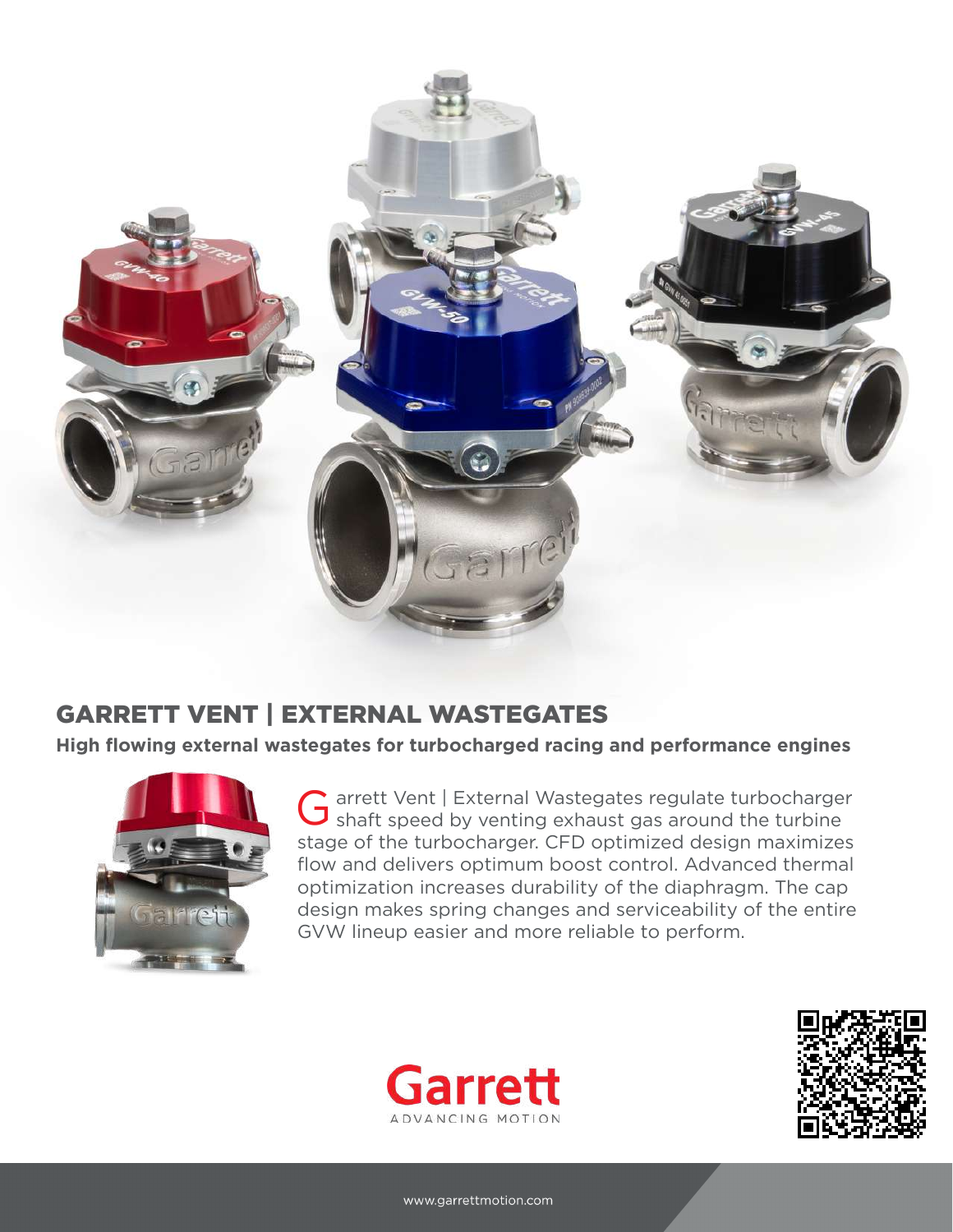External wastegates for turbocharged racing and performance engines

Garrett Vent | External wastegates are created by the engineers that designed G-Series and GTX Gen II turbochargers. Available in three sizes: 40mm | 45mm | 50mm and four color combinations: Red | Blue | Black | Silver. The valve housing is cast from high temp stainless steel and rated for exhaust temperatures up to 1050° C. CFD optimized for maximum flow and thermal efficiency. Our Nomex reinforced elastomer diaphragm provides exceptional durability and fatigue resistance.

GVW wastegates are set to 1 Bar | 14.5 PSI of base pressure and can be configured from 0.2 Bar | 2.9 PSI - 1.7 Bar | 24.7 PSI (considering 1:1 backpressure). The actuator design allows for multiple air/liquid fitting orientations. All fasteners, springs, fittings, V-bands, clamps, and flanges included. For pricing and availability please contact an authorized distributor.

| Model    | <b>Base Pressure</b> | Red         | <b>Blue</b> | <b>Black</b> | Silver      |
|----------|----------------------|-------------|-------------|--------------|-------------|
| $GVM-40$ | Bar   14.5 PSI       | 908827-0001 | 908827-0002 | 908827-0003  | 908827-0004 |
| $GVM-45$ | Bar   14.5 PSI       | 908828-0001 | 908828-0002 | 908828-0003  | 908828-0004 |
| GVW-50   | Bar   14.5 PSI       | 908829-0001 | 908829-0002 | 908829-0003  | 908829-0004 |

#### Features:

- 
- resistance for superior durability
- increase service life
- 
- Liquid-cooled actuator ports for use on severe applications (up to 52% reduction in body temp)
- Anodized aluminum actuator cover

| <b>Mechanical Data</b>                                                   | $GVM-40$                                   | $GVW-45$      | <b>GVW-50</b>    |  |  |  |  |
|--------------------------------------------------------------------------|--------------------------------------------|---------------|------------------|--|--|--|--|
| Valve Diameter                                                           | 40 <sub>mm</sub>                           | 45mm          | 50 <sub>mm</sub> |  |  |  |  |
| <b>Valve Mass</b>                                                        | 1.27kg   45oz                              | 1.47kg   52oz | 1.56kg   55oz    |  |  |  |  |
| 1.7 bar   25 psi (1:1 backpressure ratio)<br>Max Spring Base Pressure    |                                            |               |                  |  |  |  |  |
| 0.2 bar   3 psi (1:1 backpressure ratio)<br>Minimum Spring Base Pressure |                                            |               |                  |  |  |  |  |
| Port Fitting: Air                                                        | M10x1.0 to hose barb (Hose ID 6mm   .25in) |               |                  |  |  |  |  |
| Port Fitting: Liquid                                                     | M8x1.0 to AN-3                             |               |                  |  |  |  |  |

| Features:                                                                                                                                                                                                               |  |  |
|-------------------------------------------------------------------------------------------------------------------------------------------------------------------------------------------------------------------------|--|--|
| • CFD tested for maximum flow and thermal efficiency<br>. Optimized actuation stability and temperature<br>resistance for superior durability<br>• Replaceable valve and bushing components to<br>increase service life |  |  |
| • Robust design for easy diaphragm replacement<br>• Liquid-cooled actuator ports for use on severe<br>applications (up to 52% reduction in body temp)<br>• Anodized aluminum actuator cover                             |  |  |

**Baker** 

| <b>Material Data</b>  | GVW-40   GVW-45   GVW-50                     |
|-----------------------|----------------------------------------------|
| Valve Housing         | High temp stainless steel rated up to 1050°C |
| Diaphragm             | High temp Nomex reinforced elastomer         |
| <b>Actuator Cover</b> | Fully-machined anodized 6061 aluminum        |
| Valve Guide/Bushing   | Nitronic 60                                  |
| Valve                 | High temp stainless steel with plated stem   |
| V-Band                | CNC machined 304 stainless steel             |
| Flanges               | Fully-machined 304 stainless steel           |
| Springs               | 17/7 PH stainless steel                      |

| <b>Thermal Data</b>                | GVW-40   GVW-45   GVW-50                            |
|------------------------------------|-----------------------------------------------------|
| Max Thermal Stress (Non-Cooled)    | 270°C actuator body temp during thermal cycle test  |
| Max Thermal Stress (Liquid-Cooled) | 130 °C actuator body temp during thermal cycle test |
| Max Exhaust Temp: Peak             | Up to $1050^{\circ}$ C                              |

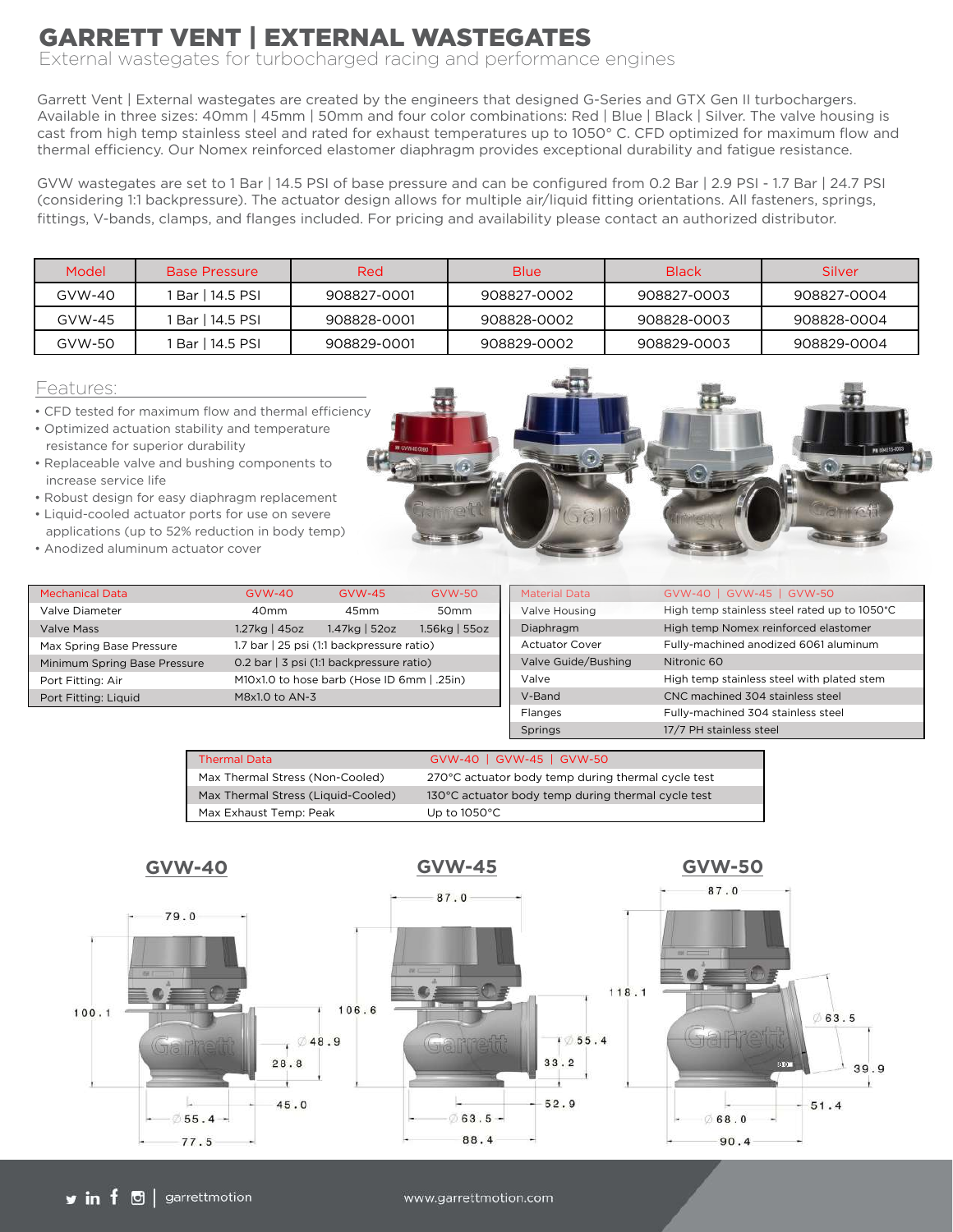External wastegates for turbocharged racing and performance engines





#### Actuation Durability Test Data

When researching and testing common shortfalls of wastegates, we observed how heat cycling and normal wear can rapidly change their actuation characteristics. Garrett engineers created GVW as a high flowing product with low degradation in performance over its lifespan.

Actuation data (opening and closing) in the chart was measured before and after extreme testing conditions. Results show the heat cycled GVW product maintains linear control of the wastegate as compared to the new product.

Precise actuation of the GVW provides accurate calibration settings and performance throughout the lifespan of the product. Accurate wastegates, allow for optimum performance of the turbocharger.



|                 |                  |                |                           |     |                  |     |                    |                           |     | <b>BASE PRESURE</b> |                  |                           |              |                  |                  |                           |                |
|-----------------|------------------|----------------|---------------------------|-----|------------------|-----|--------------------|---------------------------|-----|---------------------|------------------|---------------------------|--------------|------------------|------------------|---------------------------|----------------|
| <b>GVW-40</b>   | PSI <sub>3</sub> |                | $\overline{4}$            | 6   | $\overline{7}$   | 9   | 10                 | 12                        | 13  | 14.5                | 16               | 17                        | 19           | 20               | 22               | 23                        | 25             |
|                 |                  | <b>Bar 0.2</b> | 0.3                       | 0.4 | 0.5              | 0.6 | 0.7                | 0.8                       | 0.9 | $\mathbf{1}$        | 1.1              | 1.2                       | 1.3          | 1.4              | 1.5              | 1.6                       | 1.7            |
| Red             |                  | X              |                           |     |                  |     | X                  | X                         |     |                     | X                |                           |              |                  |                  |                           |                |
| Blue            |                  |                | $\pmb{\times}$            |     |                  |     |                    |                           | X   | $\mathsf X$         |                  | $\boldsymbol{\mathsf{X}}$ |              |                  | $\pmb{\times}$   | $\mathsf X$               | $\pmb{\times}$ |
| Green           |                  |                |                           | x   |                  |     | X                  |                           | x   |                     |                  |                           | x            |                  |                  | X                         |                |
| White           |                  |                |                           |     | $\boldsymbol{x}$ |     |                    | X                         |     |                     |                  |                           |              | $\boldsymbol{x}$ | $\mathsf X$      |                           | X              |
| Brown           |                  |                |                           |     |                  | x   |                    |                           |     | X                   |                  |                           |              |                  | $\mathsf{x}$     |                           |                |
| Purple          |                  |                |                           |     |                  |     |                    |                           |     |                     | X                | $\mathsf{x}$              | $\mathsf{x}$ | $\pmb{\times}$   |                  | X                         | $\mathsf{x}$   |
|                 | PSI <sub>3</sub> |                | $\overline{4}$            | 6   | 7                | 9   | 10                 | 12                        | 13  | 14.5                | 16               | 17                        | 19           | 20               | 22               | 23                        |                |
| GVW-45   GVW-50 |                  | <b>Bar 0.2</b> | 0.3                       | 0.4 | 0.5              | 0.6 | 0.7                | 0.8                       | 0.9 | $\mathbf{1}$        | 1.1              | 1.2                       | 1.3          | 1.4              | 1.5              | 1.6                       |                |
| Blue            |                  | x              |                           |     |                  | X   | $\pmb{\mathsf{x}}$ |                           | x   | X                   | $\mathsf{x}$     |                           |              |                  | X                | x                         |                |
| Green           |                  |                | $\boldsymbol{\mathsf{x}}$ |     |                  |     |                    |                           | X   |                     |                  | $\mathsf{x}$              | $\times$     |                  | $\mathsf{x}$     |                           |                |
| White           |                  |                |                           | x   |                  | x   |                    | X                         |     | X                   |                  |                           |              | x                |                  | x                         |                |
| <b>Brown</b>    |                  |                |                           |     | $\boldsymbol{x}$ |     | $\mathsf X$        | $\boldsymbol{\mathsf{x}}$ | X   | $\mathsf{x}$        | $\mathsf{x}$     | $\mathsf{x}$              |              |                  |                  |                           |                |
| Purple          |                  |                |                           |     |                  |     |                    |                           |     |                     |                  |                           | X            | X                | X                | $\boldsymbol{\mathsf{x}}$ |                |
| <b>Black</b>    |                  |                |                           |     |                  |     |                    |                           |     |                     | $\boldsymbol{x}$ | X                         | X            | $\mathsf{x}$     | $\boldsymbol{x}$ | X                         |                |

Spring Pressure Chart

Spring pressures are calculated based on a 1:1 boost/backpresure ratio. Actual intake manifold (boost) pressure can vary